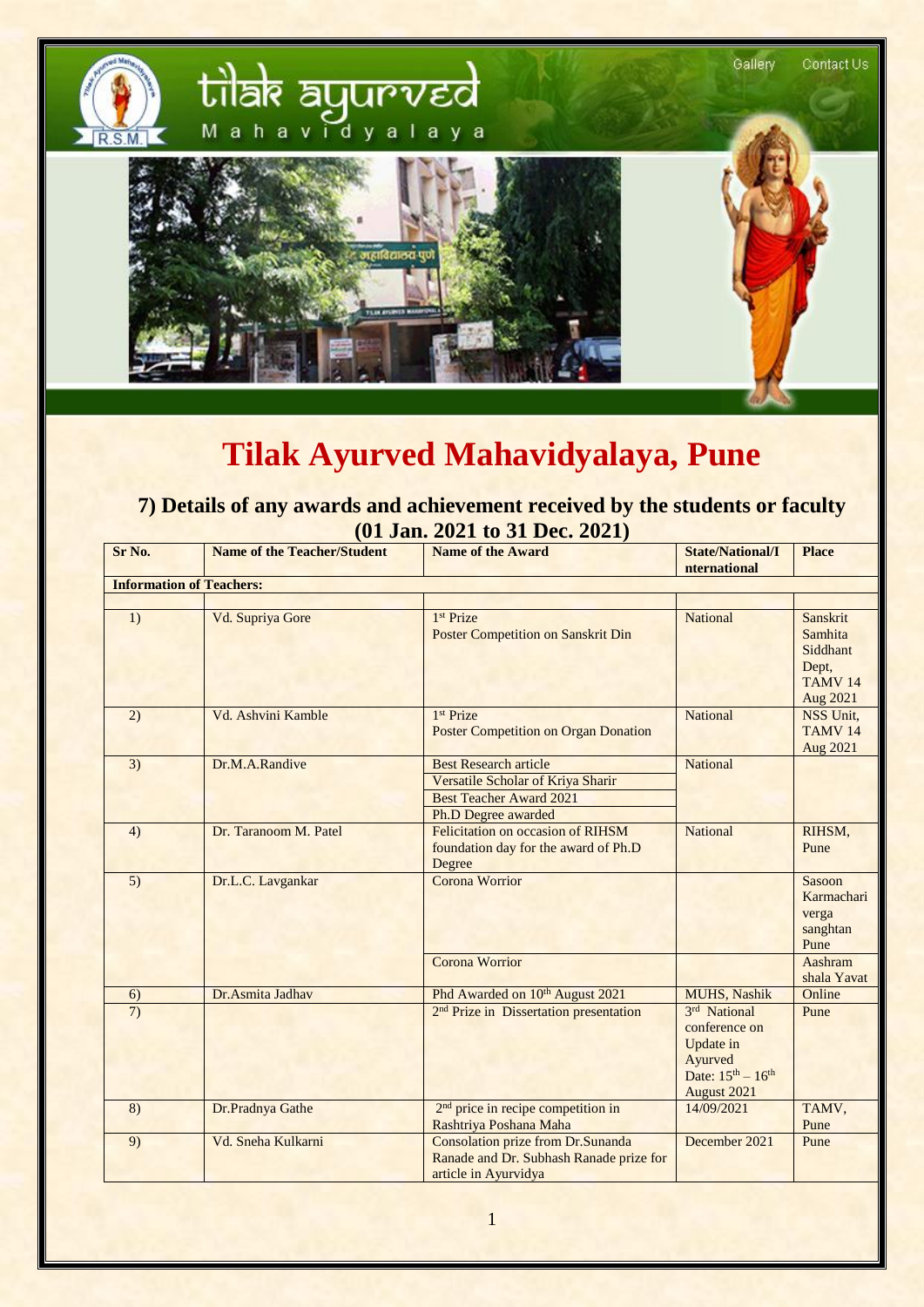| 10)  | Dr.Ashwini Bodade          | Dr.Sunanda Ranade& Dr. Subhash<br>Ranade foundation Award for article on<br>A review of Ayurvedic concept of female<br>infertility                                                                                              | <b>National</b>          | March 2021                                                                                |
|------|----------------------------|---------------------------------------------------------------------------------------------------------------------------------------------------------------------------------------------------------------------------------|--------------------------|-------------------------------------------------------------------------------------------|
|      |                            | First prize-Poster competition- Organ<br>donation competition                                                                                                                                                                   | Sate                     | Aug 2021                                                                                  |
|      |                            | Prize for Poster competition in<br>Varsharutucharya, - on occasion of<br><b>Sanskrt Din</b>                                                                                                                                     | Sate                     | Aug 2021                                                                                  |
|      |                            | First prize -PhD grp- Pathyakar Recipe<br>competition organised by RSM, Tamv,<br>Pune                                                                                                                                           | state                    | 14/9/2021                                                                                 |
| 11)  | Dr. Vinaya Dixit           | Research and publication in Ayurved,<br>kartabgarmahila, Ayushdarpan<br>foundation, Dehradun                                                                                                                                    | <b>National</b>          | 2021                                                                                      |
|      |                            | Dr.Sunanda Ranade & Dr.Subhash<br>Ranade foundation Award for article on<br>SharangdharoktaShwasavyadhivarilChikit<br>sakalpa - EkAdhyayan (Guide: Second<br>author)                                                            | <b>National</b>          | <b>July 2021</b>                                                                          |
| 12)  | Dr. Darshana Ubhale        | Pathyakar Recipe Competition 1st<br>winner-Poshan Saptaha                                                                                                                                                                       | $\overline{\phantom{a}}$ | NSS &<br>Swasthavrutta<br>Yoga.<br>Department-<br>TAMV, Pune                              |
| 13)  |                            | <b>Essay Competition - Ayurvedic Nutrition</b><br><b>Concepts of Sports</b>                                                                                                                                                     | $\overline{\phantom{a}}$ | N S NSS &<br>Swasthavrutta<br>Yoga.<br>Department-<br>TAMV,<br>Pune S T A M<br>$V$ - Pune |
| 14)  | Dr Mihir Hajarnavis        | Best Teacher Award From Rashtriya<br><b>Shikshan Mandal, Pune</b>                                                                                                                                                               | <b>State</b>             | <b>Tilak</b><br>Ayurved<br>Mahavidyal<br>aya, Pune                                        |
| 15)  | Dr Nileema Shisode         | <b>IESRF Research Award</b>                                                                                                                                                                                                     | <b>National</b>          | Innovative<br>Education<br>and<br>Scientific<br>research<br>foundation                    |
| 16)  | Dr Sharvari Inamdar        | <b>Asian Classical Bench Press</b><br>Championship 23rd to 31st December<br>2021                                                                                                                                                | International            | Istanbul<br>Turkey                                                                        |
|      |                            | <b>Asian Classical Powerlifting</b><br>Championship 23rd to 31st December<br>2021                                                                                                                                               | International            | Istanbul<br>Turkey                                                                        |
| 17)  | Dr.Priyadrashan M Joglekar | <b>Exemplary Service Rendered to</b><br>Freemasonary during the 2020                                                                                                                                                            | <b>National</b>          | Nagpur                                                                                    |
| 18)  | Dr.Priya Deshpande         | <b>IESRF</b> Research award online 2021 by<br><b>IESRFfoundation</b><br>Felicitated by central hon health minister<br><b>DrBharatiPatil</b>                                                                                     | <b>National</b>          | Online                                                                                    |
| 19)  | Dr.Suhas D. Herlekar       | Navbharat Healthcare Award 2021 for<br>best ayurvedic Gynaecologist and<br>Obstetrician                                                                                                                                         | Maharashtra state        |                                                                                           |
|      |                            | The national award for the best ayurveda<br>research guide                                                                                                                                                                      | <b>National</b>          |                                                                                           |
|      |                            | Shikshak puraskar 2000<br>Shikshak gaurav samiti Prasastipatra                                                                                                                                                                  | state                    | Pune<br>Pune                                                                              |
| 20)  | Dr.Anand B. Barve          | <b>TIMES ICONS OF HEALTH 2021</b>                                                                                                                                                                                               | state<br>$\overline{a}$  | Pune                                                                                      |
| 21)  | Dr.Anupama J.Shimpi        | National Youth Kendra Yuva COVID<br>Yodha                                                                                                                                                                                       | $\overline{a}$           | Pune                                                                                      |
| (22) | Dr Rashmi Bhise            | <b>First Prize in National Competition</b><br><b>Regional Ayurved Research Centre</b><br>Pune (CCRAS) and Ministry of<br><b>AYUSH</b> organized Healthy Recipe<br>Competition on - the occasion of<br>"Azadi Ka Amrut Mahotsav" | <b>National</b>          | Pune                                                                                      |
|      |                            | Ayurveda Day 2021 Theme                                                                                                                                                                                                         |                          |                                                                                           |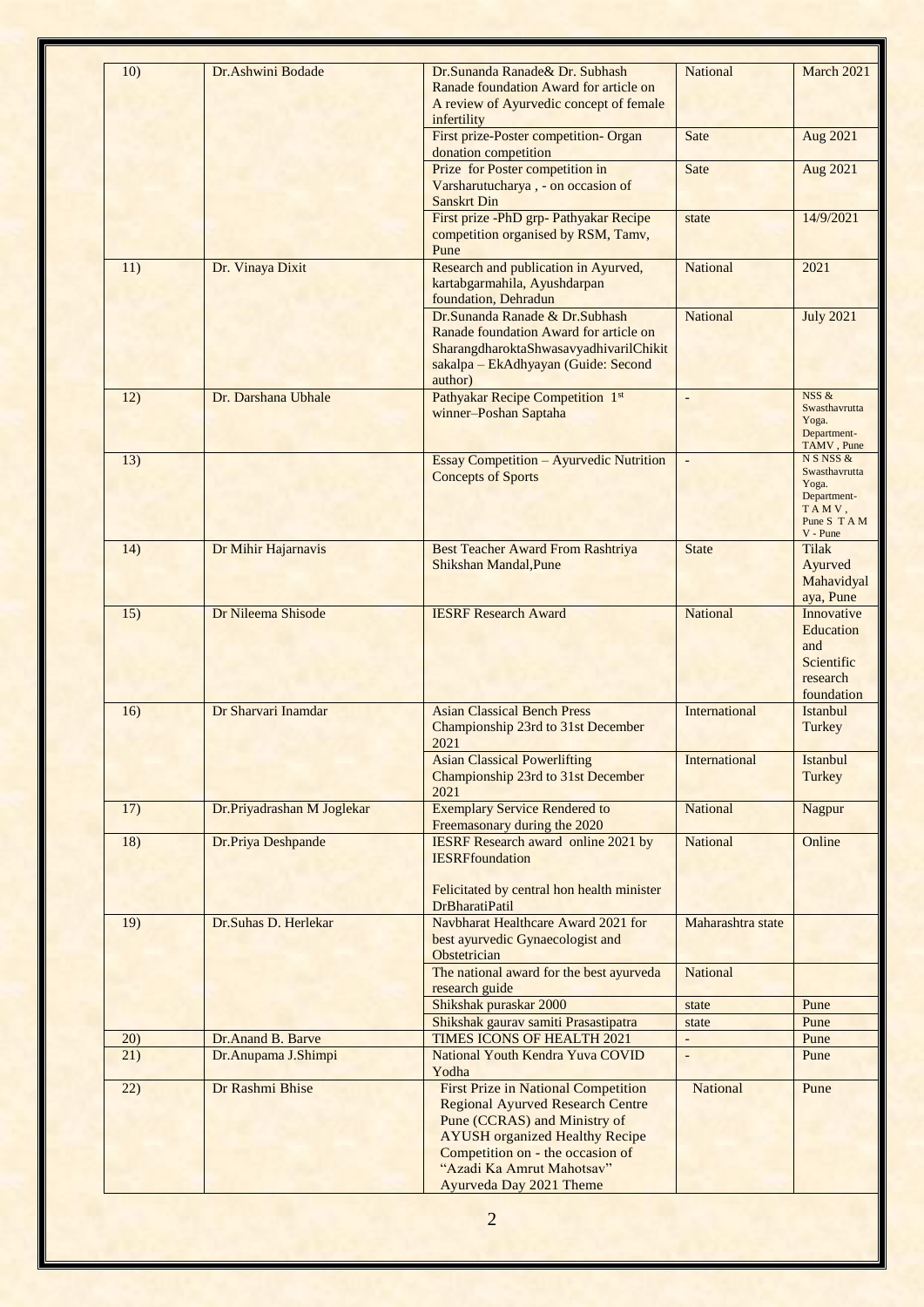|                            |                                                           | - Ayurveda for Nutrition.                                                                                   |                              |                  |
|----------------------------|-----------------------------------------------------------|-------------------------------------------------------------------------------------------------------------|------------------------------|------------------|
|                            |                                                           | Date of Competion $-17th$                                                                                   |                              |                  |
|                            |                                                           | December 2021                                                                                               |                              |                  |
|                            |                                                           | Date of Prize Distribution 31 <sup>st</sup><br>January 2021                                                 |                              |                  |
|                            | <b>Information of Non - Teaching:</b>                     |                                                                                                             |                              |                  |
| 23)                        | Mrs. Varsharani Dhiwar (2019-20)                          | Karyakushal Puraskar from Rashtriya                                                                         | <b>Institute level</b>       | <b>TAMV</b>      |
|                            | Miss. Neha Shinde (2020-21)                               | Shikshan Mandal on the occasion of 87                                                                       |                              | Pune             |
|                            |                                                           | <b>Foundation Day of TAMV</b>                                                                               |                              |                  |
| (24)                       | Mr. Santosh Machale (2019-20)                             | Karyatatpar Puraskar from Rashtriya                                                                         | <b>Institute level</b>       | <b>TAMV</b>      |
|                            | Mr. Sanjay Harishchandre (2020-                           | Shikshan Mandal on the occasion of 87                                                                       |                              | Pune             |
|                            | 21)                                                       | <b>Foundation Day of TAMV</b>                                                                               |                              |                  |
|                            | <b>Information of Students: Achievements of students.</b> |                                                                                                             |                              |                  |
| 1)                         | Vd. Prajakta Janbandhu                                    | <b>Healthy Cooking Competition</b>                                                                          | <b>National</b>              | 14 Sept          |
|                            |                                                           | <b>Consolation prize</b>                                                                                    |                              | 2021             |
|                            |                                                           | 2 <sup>nd</sup> prize, eassy competition, initiative by                                                     | <b>National</b>              | 31 Dec           |
|                            |                                                           | regional ayurveda research intitute,                                                                        |                              | 2021             |
|                            |                                                           | nagpur under central council for research                                                                   |                              |                  |
| 2)                         | Vd. Namrata Mane                                          | in Ayurvedic scences, Ministry of Ayush<br>Best poster Organ donation campaign                              | <b>State</b>                 | TAMV,            |
|                            |                                                           |                                                                                                             |                              | Pune             |
| 3)                         | Vd. Maheshwari Terkar                                     | Best poster Organ donation campaign                                                                         | <b>State</b>                 | TAMV,            |
|                            |                                                           |                                                                                                             |                              | Pune             |
| 4)                         | Dr. Vaishnavi Joshi                                       | Dr.SunandaRanade&Dr.SubhashRanade                                                                           | <b>National</b>              | <b>July 2021</b> |
|                            |                                                           | foundation Award for article on                                                                             |                              |                  |
|                            |                                                           | Sharangdharokta Shwasavyadhivaril                                                                           |                              |                  |
|                            |                                                           | Chikitsakalpa - Ek Adhyayan (First<br>author)                                                               |                              |                  |
| 5)                         | Dr. Sharayu Kombe                                         | 2nd prize PG group- Pathyakar Recipe                                                                        | <b>State</b>                 | 14 sept          |
|                            |                                                           | competition organised by RSM, Tamv,                                                                         |                              | 2021             |
|                            |                                                           | Pune                                                                                                        |                              |                  |
| 6)                         | Dr. Anjaly M.                                             | 1st prize PG group- Pathyakar Recipe                                                                        | <b>State</b>                 | 14 sept          |
|                            |                                                           | competition organised by RSM, Tamv,                                                                         |                              | 2021             |
|                            |                                                           | Pune                                                                                                        |                              |                  |
| 7)                         | Dr. Apoorva Chipalunkar                                   | <b>Nanal Competitions 2021 -Extempore</b>                                                                   | <b>National</b>              | <b>TAMV</b>      |
| 8)                         | Dr. Pradnya Benke                                         | Competition<br>Kai. Vaidya Na. Sha. Parchure Smruti                                                         | $\qquad \qquad \blacksquare$ | Pune<br>Seth     |
|                            |                                                           | Purskar- Utkrushtha Prabandhak                                                                              |                              | Tarachand        |
|                            |                                                           |                                                                                                             |                              | Ramnath          |
|                            |                                                           |                                                                                                             |                              | <b>Dharmath</b>  |
|                            |                                                           |                                                                                                             |                              | Ayurvediya       |
|                            |                                                           |                                                                                                             |                              | <b>Rugnalaya</b> |
| 9)                         | Dr. Seema Marade                                          | Nanal Competitions 2021 - For Securing                                                                      | <b>National</b>              | <b>TAMV</b>      |
|                            |                                                           | 1 <sup>ST</sup> Prize in Poster presentation<br>competition                                                 |                              | Pune             |
| 10)                        | Dr. Prajakta Shinde                                       | <b>Pathyakar Recipe Competition</b>                                                                         | ÷,                           | NSS &            |
|                            |                                                           | 3rd Winner-Poshan Saptaha                                                                                   |                              | Swasthavru       |
|                            |                                                           |                                                                                                             |                              | tta Yoga.        |
|                            |                                                           |                                                                                                             |                              | Departmen        |
|                            |                                                           |                                                                                                             |                              | TAMV,            |
|                            |                                                           |                                                                                                             |                              | Pune             |
|                            |                                                           | Late Vaidya P. G. Nanal Competition Inter medical collegeate National level event hosted by the institute - |                              |                  |
| 1)                         |                                                           |                                                                                                             |                              |                  |
| <b>Poster Competition:</b> |                                                           |                                                                                                             |                              |                  |
| 1)                         | Miss. Karale Pratiksha Shivaji (G-                        | 1 <sup>st</sup> Prize                                                                                       | <b>National</b>              | <b>TAMV</b>      |
|                            | 1)                                                        |                                                                                                             |                              | Pune             |
| 2)                         | Miss. Shweta Deepak Autade(G-1)                           | 2 <sup>nd</sup> Prize                                                                                       | National                     | <b>TAMV</b>      |
|                            |                                                           |                                                                                                             |                              | Pune             |
| 3)                         | Miss. Tribhuvan Mayuri Balasaheb                          | 3rd Prize                                                                                                   | <b>National</b>              | <b>TAMV</b>      |
|                            | $(G-1)$                                                   |                                                                                                             |                              | Pune             |
| 4)                         | N/Cdt Vaishnavi Dixit (G-2)                               | 1 <sup>st</sup> Prize                                                                                       | <b>National</b>              | <b>TAMV</b>      |
|                            |                                                           |                                                                                                             |                              | Pune             |
| 5)                         | Miss. Hira Hussain (G-2)                                  | 2 <sup>nd</sup> Prize                                                                                       | <b>National</b>              | <b>TAMV</b>      |
|                            |                                                           |                                                                                                             |                              | Pune             |
| 6)                         | Miss. Sonna Mrudula                                       | 3rd Prize                                                                                                   | <b>National</b>              | <b>TAMV</b>      |
|                            | Maheshkumar (G-2)                                         |                                                                                                             |                              | Pune             |
|                            |                                                           |                                                                                                             |                              |                  |
|                            |                                                           | 3                                                                                                           |                              |                  |
|                            |                                                           |                                                                                                             |                              |                  |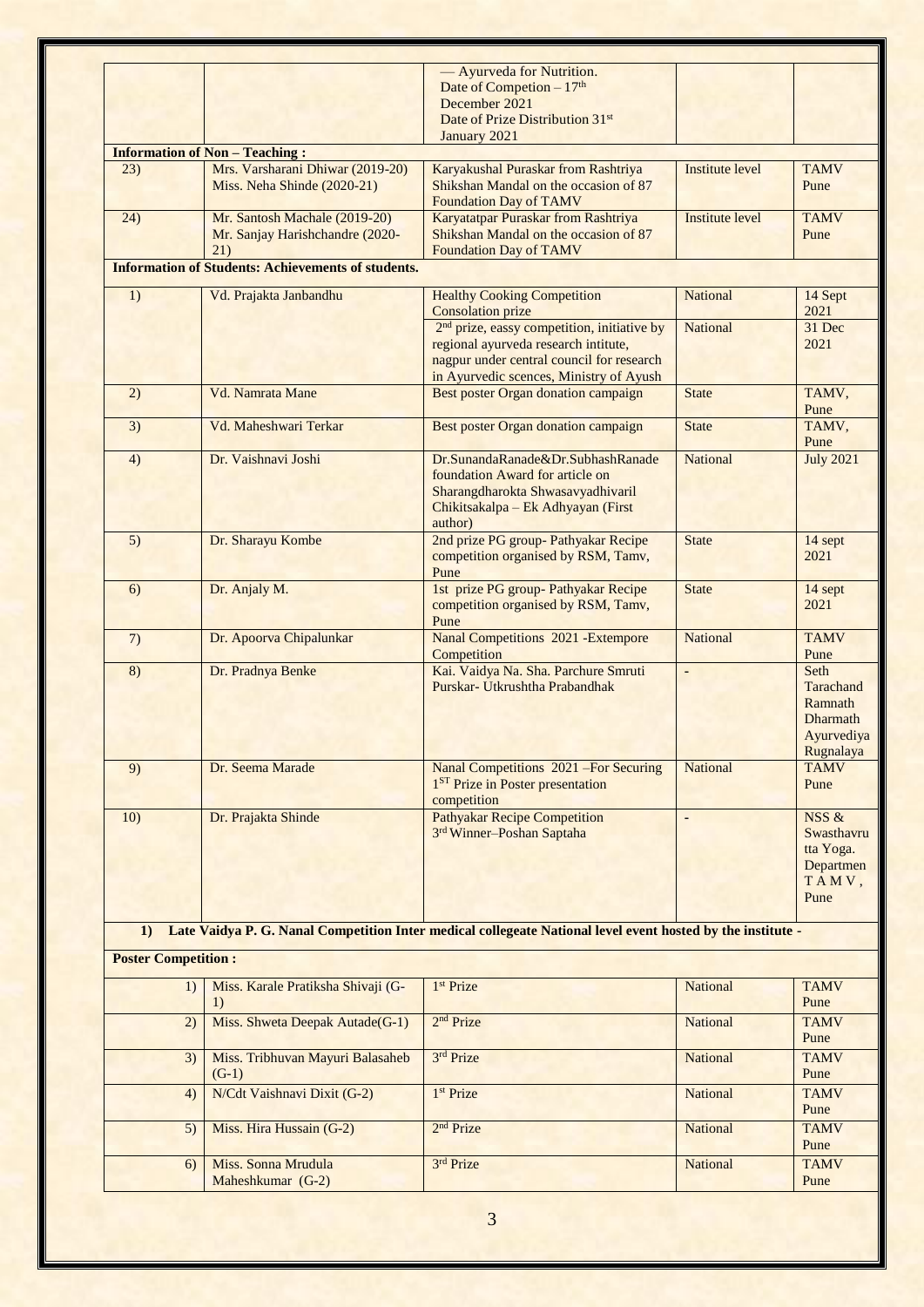| 7)                            | Dr. Seema Sakharam Marade(G-3)            | 1 <sup>st</sup> Prize | <b>National</b> | <b>TAMV</b><br>Pune |
|-------------------------------|-------------------------------------------|-----------------------|-----------------|---------------------|
| 8)                            | Dr. Ashwini Ashok Bidave(G-3)             | 2 <sup>nd</sup> Prize | <b>National</b> | <b>TAMV</b><br>Pune |
| 9)                            | Dr. Dalvi Ravina Nagesh(G-3)              | 3rd Prize             | <b>National</b> | <b>TAMV</b><br>Pune |
| <b>Essay Competition:</b>     |                                           |                       |                 |                     |
|                               |                                           |                       |                 |                     |
| 1)                            | Miss. Sarika Padam (G-1)                  | 1 <sup>st</sup> Prize | <b>National</b> | <b>TAMV</b><br>Pune |
| 2)                            | N/Cdt Jyoti Dhaka(G1)                     | 2 <sup>nd</sup> Prize | <b>National</b> | <b>TAMV</b><br>Pune |
| 3)                            | Mr. Shardul Sanjeev Gadre(G-1)            | 3rd Prize             | <b>National</b> | <b>TAMV</b><br>Pune |
| 4)                            | Miss Raut Parmeshvari Baburao(G-<br>2)    | 1 <sup>st</sup> Prize | <b>National</b> | <b>TAMV</b><br>Pune |
| 5)                            | Mr. Yash Santosh Lohakare(G-2)            | 2 <sup>nd</sup> Prize | National        | <b>TAMV</b><br>Pune |
| 6)                            | Mr. Yash Santosh Lohakare(G-2)            | 3rd Prize             | National        | <b>TAMV</b>         |
|                               |                                           |                       |                 | Pune                |
| 7)                            | Dr. Joshi Sumedh Sanjay(G-3)              | 1 <sup>st</sup> Prize | National        | <b>TAMV</b><br>Pune |
| 8)                            | Dr. Sandbhor Shwetali<br>$Yashwant(G-3)$  | 2 <sup>nd</sup> Prize | National        | <b>TAMV</b><br>Pune |
| $\overline{9)}$               | Dr. Ramkesh Yadav(G-3)                    | 3rd Prize             | <b>National</b> | <b>TAMV</b><br>Pune |
| <b>Case Taking:</b>           |                                           |                       |                 |                     |
| 1)                            | Miss. Karnabi Shankar (G-1)               | 1 <sup>st</sup> Prize | National        | <b>TAMV</b>         |
|                               |                                           |                       |                 | Pune                |
| $\overline{2)}$               | Miss. Priya Kumari(G-1)                   | 2 <sup>nd</sup> Prize | National        | <b>TAMV</b><br>Pune |
| 3)                            | N/Cdt Riteeka Joshi(G-1)                  | 3rd Prize             | National        | <b>TAMV</b>         |
| 4)                            | Miss. Saji Keciya(G-2)                    | 1 <sup>st</sup> Prize | National        | Pune<br><b>TAMV</b> |
|                               |                                           | 2 <sup>nd</sup> Prize |                 | Pune<br><b>TAMV</b> |
| 5)                            | Miss. Joshi Anmol(G-2)                    |                       | <b>National</b> | Pune                |
| 6)                            | Miss. Sonna Mrudula<br>Maheshkumar(G-2)   | 3rd Prize             | National        | <b>TAMV</b><br>Pune |
| 7)                            | Mr. Darshan Chandrakant<br>$Dhage(G-3)$   | 1 <sup>st</sup> Prize | National        | <b>TAMV</b><br>Pune |
| 8)                            | Mr. Aman Yogesh Chillar(G-3)              | 2 <sup>nd</sup> Prize | <b>National</b> | <b>TAMV</b>         |
| 9)                            | Miss. Bagade Ashvini Vishnu(G-3)          | 3rd Prize             | National        | Pune<br><b>TAMV</b> |
| <b>Extempore Competition:</b> |                                           |                       |                 | Pune                |
|                               |                                           |                       |                 |                     |
| 10)                           | Miss. Karnabi Shankar(G-1)                | 1 <sup>st</sup> Prize | National        | <b>TAMV</b><br>Pune |
| 11)                           | Mr. Patil Abhay Anil(G-1)                 | 2 <sup>nd</sup> Prize | <b>National</b> | <b>TAMV</b>         |
| 12)                           | Mr. Shardul Sanjeev Gadre(G-1)            | 3rd Prize             | National        | Pune<br><b>TAMV</b> |
| 13)                           | Miss. Joshi Anmolp(G-2)                   | 1 <sup>st</sup> Prize | National        | Pune<br><b>TAMV</b> |
|                               | Miss. Sharda Kumari(G-2)                  | 2 <sup>nd</sup> Prize | National        | Pune<br><b>TAMV</b> |
| 14)                           |                                           |                       |                 | Pune                |
| 15)                           | a) Mr. Sarakale Gaurihar<br>Anandrao(G-2) | 3rd Prize             | National        | <b>TAMV</b><br>Pune |
| 16)                           | b) Miss. Sovani Tanaya<br>$Chandan(G-2)$  | 3rd Prize             | National        | <b>TAMV</b><br>Pune |
| 17)                           | Dr. Bhakti Balasaheb Bhoje(G-3)           | 2 <sup>nd</sup> Prize | National        | <b>TAMV</b>         |
| 18)                           | Capt. Mumtaz(G-3)                         | 3rd Prize             | <b>National</b> | Pune<br><b>TAMV</b> |
|                               |                                           |                       |                 | Pune                |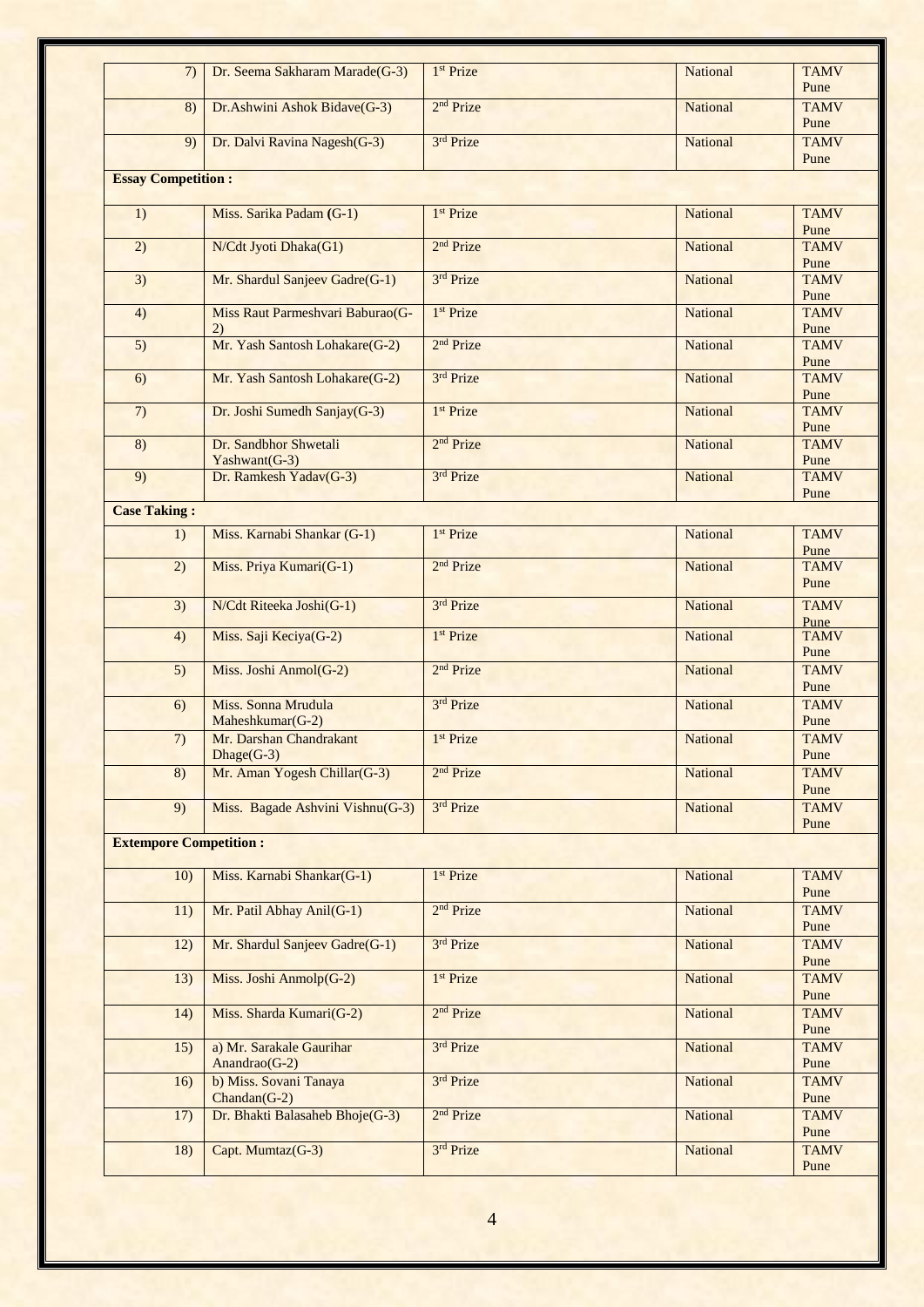| 19)                        | a) Dr. Apurva Anand<br>Chiplunkar(G-3)     | 3rd Prize                                                                                                                      | <b>National</b>       | <b>TAMV</b><br>Pune                                      |
|----------------------------|--------------------------------------------|--------------------------------------------------------------------------------------------------------------------------------|-----------------------|----------------------------------------------------------|
| 20)                        | b) Dr. Sandbhor Shwetali<br>Yashwant(G-3)  | 3rd Prize                                                                                                                      | <b>National</b>       | <b>TAMV</b><br>Pune                                      |
| <b>Topic Presentation:</b> |                                            |                                                                                                                                |                       |                                                          |
| 21)                        | Miss. Karnabi Shankar(G-1)                 | 1 <sup>st</sup> Prize                                                                                                          | <b>National</b>       | <b>TAMV</b>                                              |
| 22)                        | Mr. Patil Abhay Anil(G-1)                  | 2 <sup>nd</sup> Prize                                                                                                          | <b>National</b>       | Pune<br><b>TAMV</b>                                      |
| 23)                        | Mr. Shardul Sanjeev Gadre(G-1)             | 3rd Prize                                                                                                                      | <b>National</b>       | Pune<br><b>TAMV</b>                                      |
| (24)                       | Miss. Joshi Anmolp(G-2)                    | 1 <sup>st</sup> Prize                                                                                                          | <b>National</b>       | Pune<br><b>TAMV</b>                                      |
| 25)                        | Miss. Sharda Kumari(G-2)                   | 2 <sup>nd</sup> Prize                                                                                                          | <b>National</b>       | Pune<br><b>TAMV</b>                                      |
| 26)                        | a) Mr. Sarakale Gaurihar                   | 3rd Prize                                                                                                                      | <b>National</b>       | Pune<br><b>TAMV</b>                                      |
| (27)                       | Anandrao $(G-2)$<br>b) Miss. Sovani Tanaya | 3rd Prize                                                                                                                      | <b>National</b>       | Pune<br><b>TAMV</b>                                      |
|                            | $Chandan(G-2)$                             |                                                                                                                                |                       | Pune                                                     |
| 28)                        | Dr. Bhakti Balasaheb Bhoje(G-3)            | 2 <sup>nd</sup> Prize                                                                                                          | <b>National</b>       | <b>TAMV</b><br>Pune                                      |
| 29)                        | Capt. Mumtaz(G-3)                          | 3rd Prize                                                                                                                      | <b>National</b>       | <b>TAMV</b><br>Pune                                      |
| 30)                        | a) Dr. Apurva Anand<br>$Chiplunkar(G-3)$   | 3rd Prize                                                                                                                      | <b>National</b>       | <b>TAMV</b><br>Pune                                      |
| 31)                        | b) Dr. Sandbhor Shwetali<br>Yashwant(G-3)  | 3rd Prize                                                                                                                      | <b>National</b>       | <b>TAMV</b><br>Pune                                      |
| <b>Nanal Trophi:</b>       |                                            |                                                                                                                                |                       |                                                          |
| 32)                        | Karnabi Shankar(G-1)                       | 1 <sup>st</sup> Prize                                                                                                          | <b>National</b>       | <b>TAMV</b><br>Pune                                      |
| 33)                        | N/Cdt Vaishnavi Dixit                      | 1 <sup>st</sup> Prize                                                                                                          | <b>National</b>       | <b>TAMV</b><br>Pune                                      |
| 34)                        | a) Sonna Mrudula<br>Maheshkumar(G-2)       | 2 <sup>nd</sup> Prize                                                                                                          | National              | <b>TAMV</b><br>Pune                                      |
| 35)                        | b) Sovani Tanaya Chandan(G-2)              | 2 <sup>nd</sup> Prize                                                                                                          | <b>National</b>       | <b>TAMV</b><br>Pune                                      |
| 36)                        | Lakhani Karan Manojbhai(G-2)               | 3rd Prize                                                                                                                      | National              | <b>TAMV</b><br>Pune                                      |
| 37)                        | Joshi Sumedh Sanjay(G-3)                   | 1 <sup>st</sup> Prize                                                                                                          | <b>National</b>       | <b>TAMV</b><br>Pune                                      |
| 38)                        | Sandbhor Shwetali Yashwant(G-3)            | 2 <sup>nd</sup> Prize                                                                                                          | <b>National</b>       | <b>TAMV</b><br>Pune                                      |
| 39)                        | Shaikh Jabeen Gani(G-3)                    | 3rd Prize                                                                                                                      | <b>National</b>       | <b>TAMV</b><br>Pune                                      |
|                            |                                            | Spandan MUHS / Cultural / Ashwamedh sports / Other Competitions : Achievements of PG scholars                                  |                       |                                                          |
| 1)                         | Vd.Mohini Chiklande                        | Mental Health and Yoga-Essay                                                                                                   | T.A.M.V. Pune         | 20/06/2021                                               |
| 2)                         | Dr Madhumati Lohiya                        | Competition<br>Participated E-quiz competition                                                                                 | <b>National Level</b> | Sumatibhai                                               |
|                            |                                            | on the occasion of Nutrition month (27)<br>Sept 2021)                                                                          |                       | Shah Ayurved<br>Mahavidyalay,<br>Pune                    |
| 3)                         | Dr Pranjali Shewale                        | Participated in Poster competition<br>organized on the occasion of 7 <sup>th</sup><br>International Day of Yoga (21 June 2021) | <b>National Level</b> | <b>Tilak Ayurved</b><br>Mahavidyalay,<br>Pune.           |
|                            |                                            | Participated E- quiz competition<br>on the occasion of Nutrition month (27)<br>Sept 2021)                                      | <b>National Level</b> | Sumatibhai<br>Shah Ayurved<br>Mahavidyalay,<br>Pune      |
| 4)                         | Dr Devashree Khare                         | Participated in Quiz competition<br>organized on the occasion of 7 <sup>th</sup><br>International Day of Yoga (21 June 2021)   | <b>National Level</b> | <b>Tilak Ayurved</b><br>Mahavidyalay,<br>Pune.           |
|                            |                                            | Participated in Quiz competition<br>organized on the occasion of 7 <sup>th</sup><br>International Day of Yoga (21 June 2021)   | <b>National Level</b> | Yashwant<br>Ayurvedic<br>College,<br>Kodoli,<br>Kolhapur |